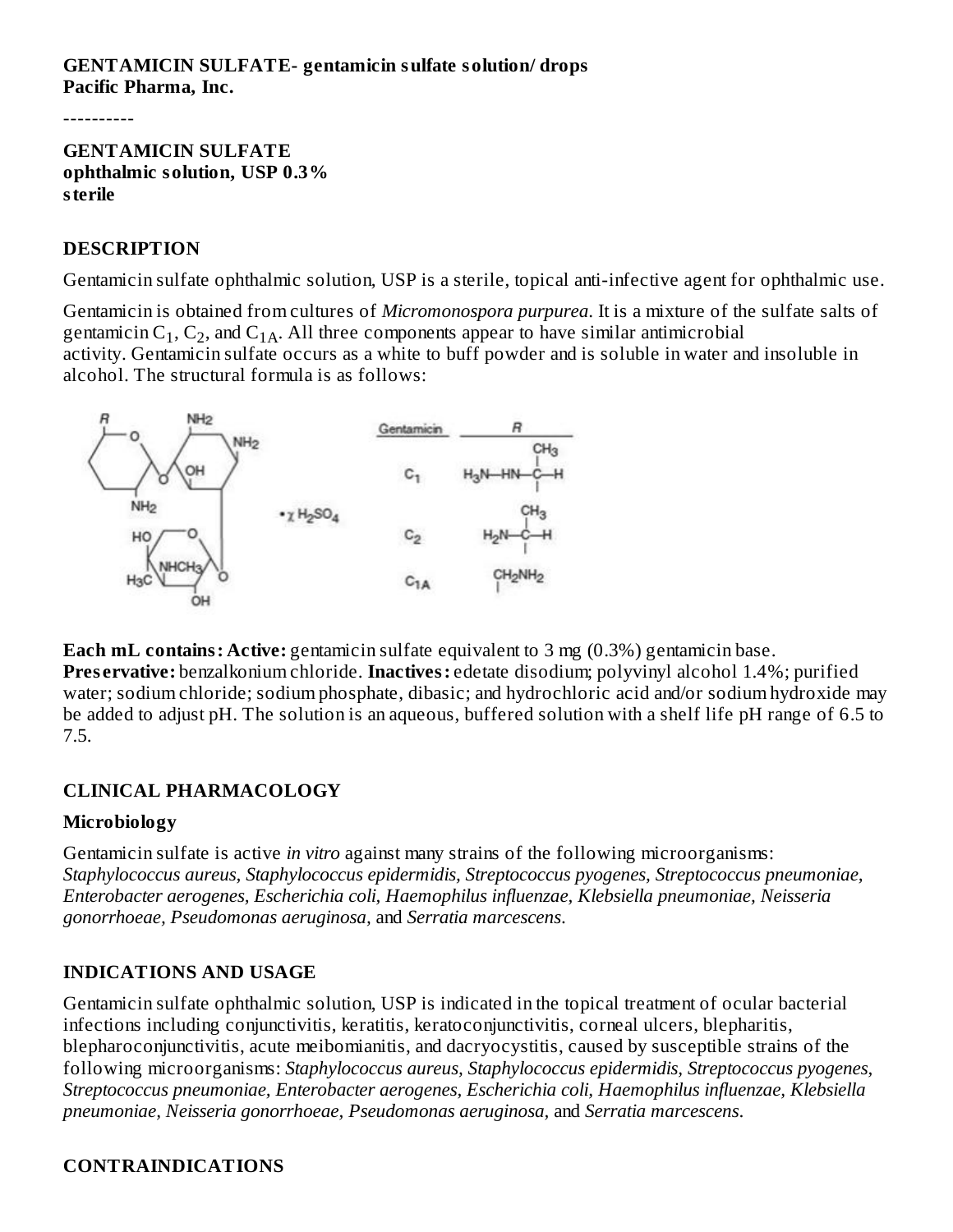Gentamicin sulfate ophthalmic solution, USP is contraindicated in patients with known hypersensitivity to any of its components.

# **WARNINGS**

# **NOT FOR INJECTION INTO THE EYE.**

Gentamicin sulfate ophthalmic solution, USP is not for injection. It should never be injected subconjunctivally, nor should it be directly introduced into the anterior chamber of the eye.

# **PRECAUTIONS**

# **General**

Prolonged use of topical antibiotics may give rise to overgrowth of nonsusceptible microorganisms, including fungi. Bacterial resistance to gentamicin may also develop. If purulent discharge, inflammation or pain becomes aggravated, the patient should discontinue use of the medication and consult a physician.

If irritation or hypersensitivity to any component of the drug develops, the patient should discontinue use of this preparation and appropriate therapy should be instituted.

#### **Information for Patients**

To avoid contamination, do not touch tip of container to the eye, eyelid or any surface.

# **Carcinogenesis, Mutagenesis, Impairment of Fertility**

There are no published carcinogenicity or impairment of fertility studies on gentamicin. Aminoglycoside antibiotics have been found to be non-mutagenic.

# **Pregnancy**

Gentamicin has been shown to depress body weights, kidney weights and median glomerular counts in newborn rats when administered systemically to pregnant rats in daily doses approximately 500 times the maximum recommended ophthalmic human dose. There are no adequate and well-controlled studies in pregnant women. Gentamicin should be used during pregnancy only if the potential benefit justifies the potential risk to the fetus.

# **Pediatric Us e**

Safety and effectiveness in neonates have not been established.

# **ADVERSE REACTIONS**

Bacterial and fungal corneal ulcers have developed during treatment with gentamicin ophthalmic preparations.

The most frequently reported adverse reactions are ocular burning and irritation upon drug instillation, non-specific conjunctivitis, conjunctival epithelial defects and conjunctival hyperemia.

Other adverse reactions which have occurred rarely are allergic reactions, thrombocytopenic purpura and hallucinations.

# **DOSAGE AND ADMINISTRATION**

Instill one or two drops into the affected eye(s) every four hours. In severe infections, dosage may be increased to as much as two drops every hour.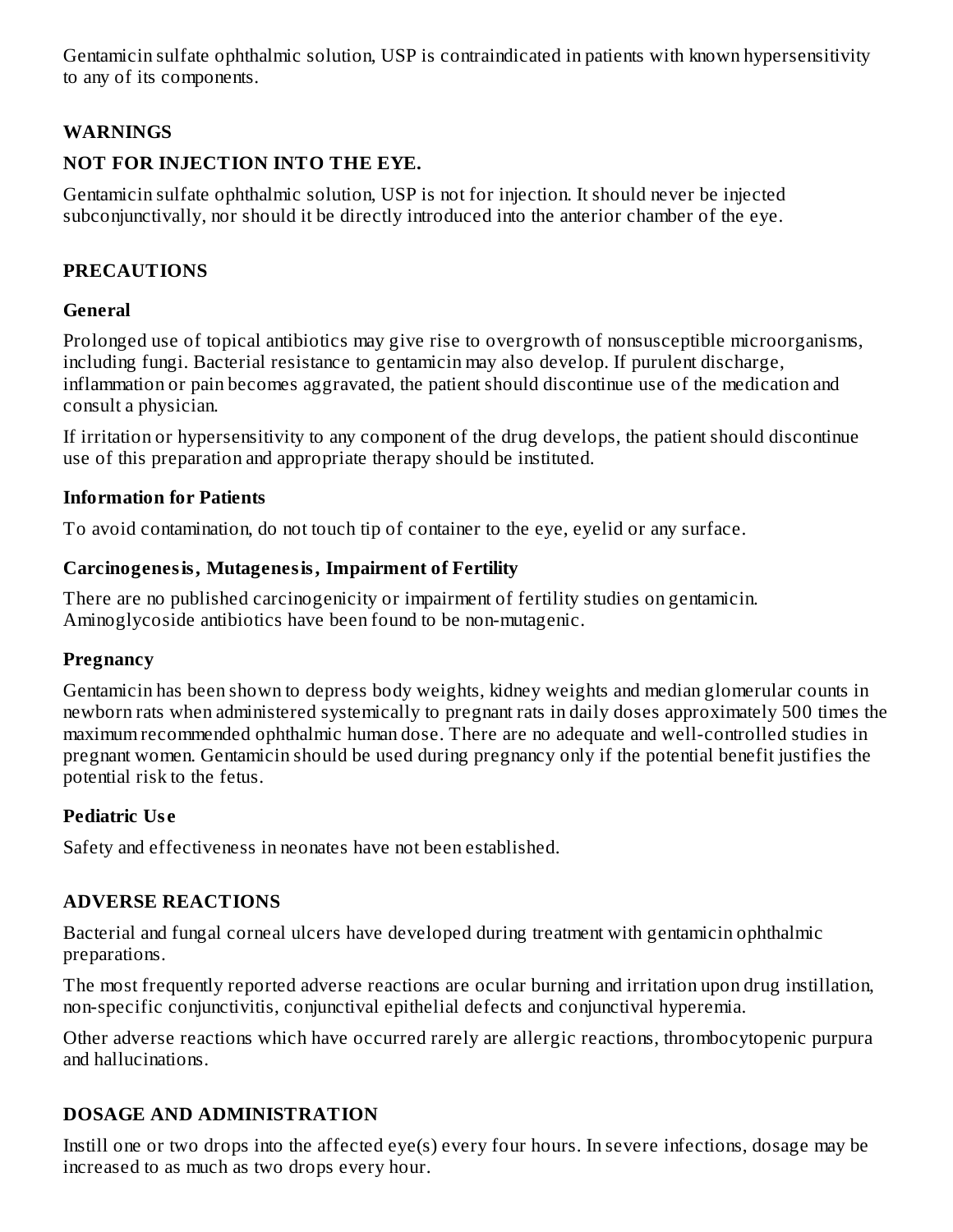# **HOW SUPPLIED**

Gentamicin sulfate ophthalmic solution, USP 0.3% is supplied sterile in white opaque LDPE plastic bottles and tips with beige high impact polystyrene (HIPS) caps as follows:

5 mL in 10 mL bottle – NDC 60758-188-05

#### **Storage:**

Store at or below 25°C (77°F). Avoid exposure to excessive heat (40°C/104°F or above).

#### **Revis ed: 10/2017**

Distributed for: Allergan USA, Inc. Madison, NJ 07940

©2017 Allergan. All rights reserved. All trademarks are the property of their respective owners. Made in the U.S.A.

v1.0USPI188

# **PRINCIPAL DISPLAY PANEL**

NDC 60758-188-05 GENTAMICIN SULFATE ophthalmic solution, USP 0.3% 5 mL sterile Rx Only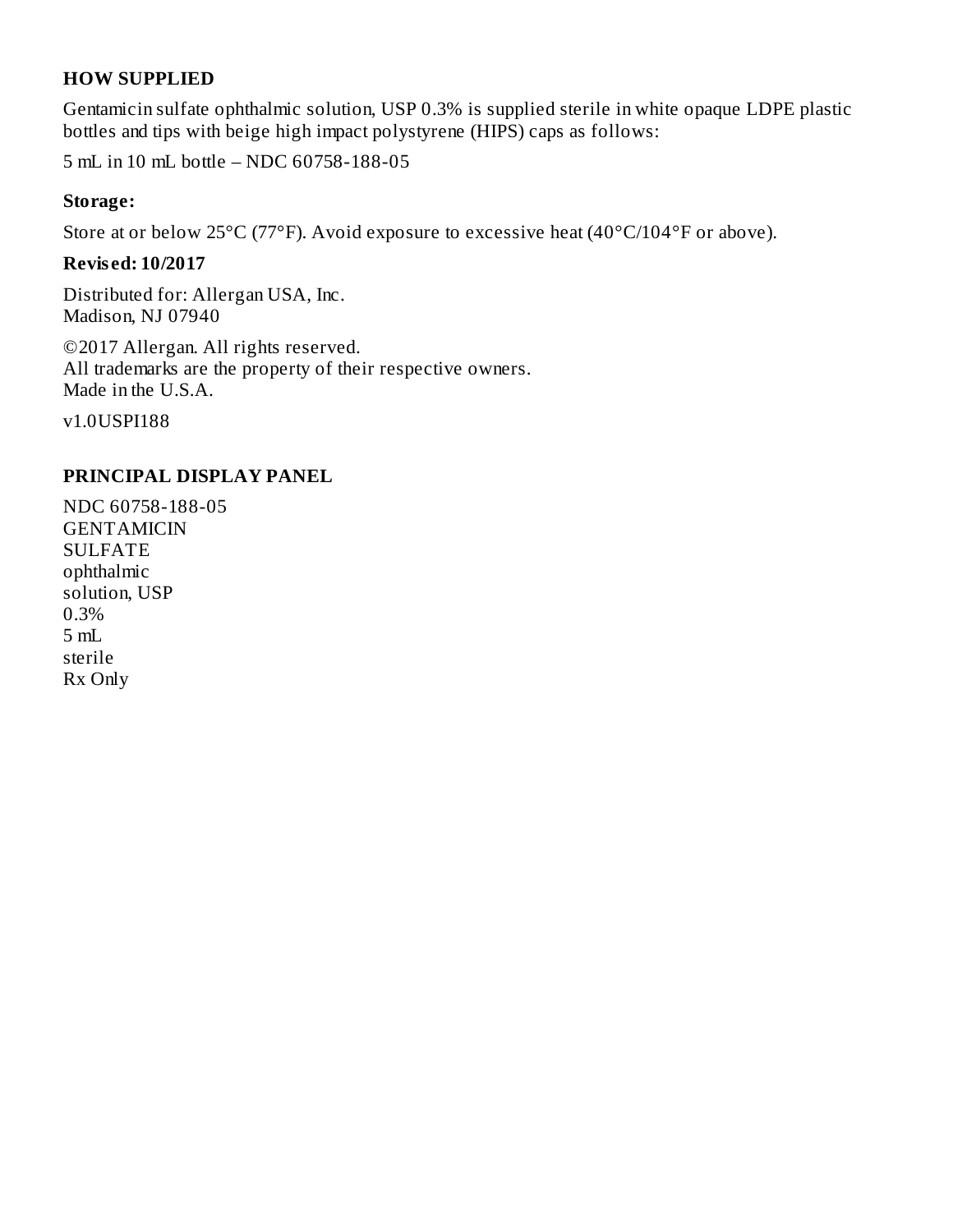